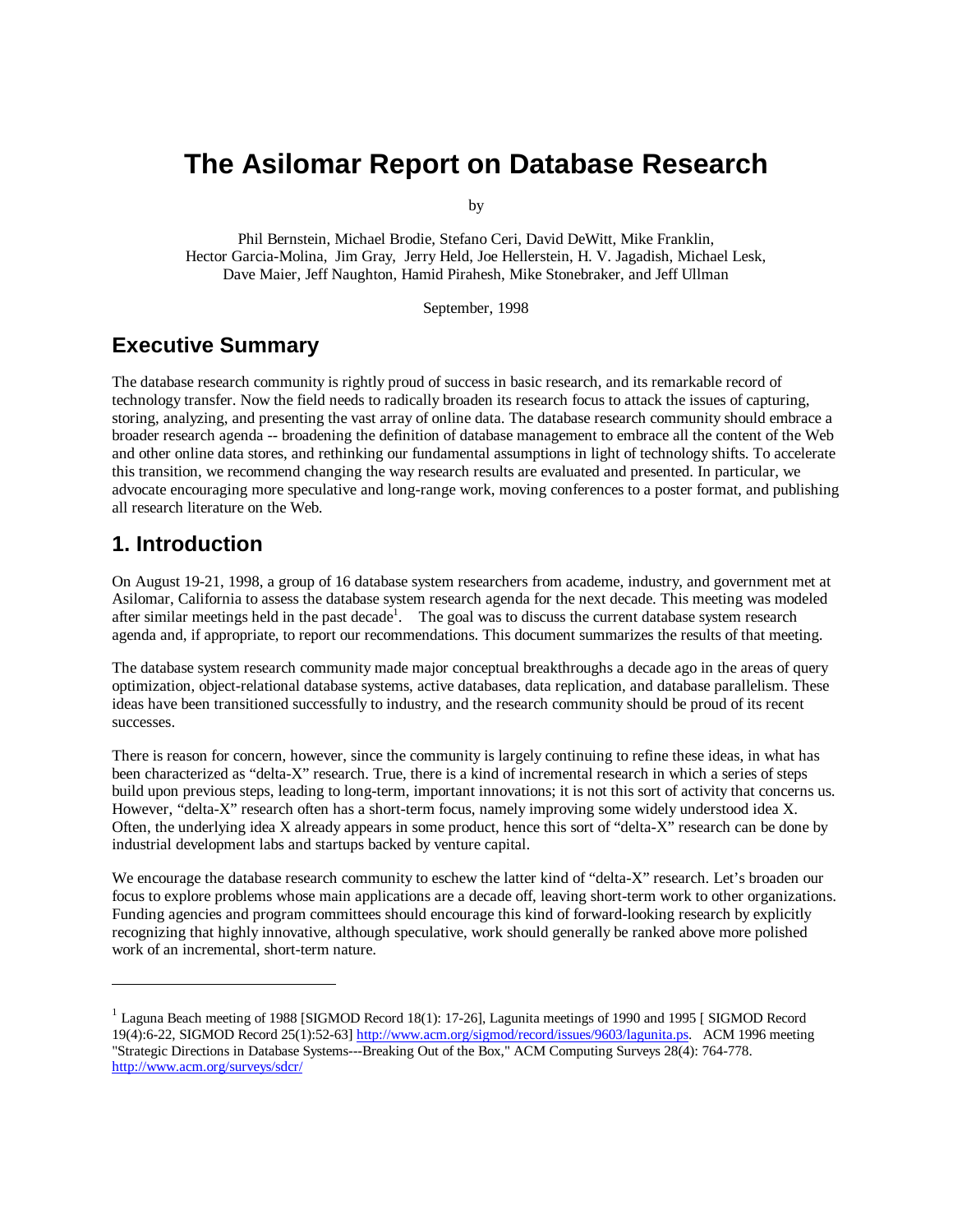The fundamental database system issues have changed dramatically in the last decade. As such, there are ample new issues for database system research to investigate. Therefore, we call for a redirection of the research community away from short-term incremental work and toward new areas.

The remainder of this report is organized as follows. Section 2 discusses the driving forces that fundamentally change the database system research agenda. This discussion motivates the specific issues, which we propose as a database system research agenda in Section 3.

To help focus the database system research agenda on long-range problems, we present a "grand challenge" research problem with a ten-year goal in Section 4.

Section 5 proposes radical changes to the way database system conferences and journals judge and present research results. The current process and organization encourages incremental results and discourages pioneering work -- this process must change if we want to encourage radically new ideas.

## **2. Driving Forces**

Three major forces are shaping the proposed focus of database system research:

- 1. The Web and the Internet make it easy and attractive to put all information into cyberspace, and makes it accessible to almost everyone.
- 2. Ever more complex application environments have increased the need to integrate programs and data.
- 3. Hardware advances invalidate the assumptions and design decisions in current DBMS technology.

The reader is certainly aware of these trends, but we recapitulate them here to motivate our assertion that the database research agenda needs to be redefined in terms of these new assumptions.

#### **2.1. The Web Changes Everything**

The Web and its associated tools have dramatically cut content creation cost, but the real revolution is that the Web has made publishing almost free. Never before has almost everyone been able to inexpensively publish large amounts of content. The Web is the major platform for delivery of applications and information. Increasing amounts of available bandwidth will only accelerate this process.

This is good news for database systems research: the Web is one huge database. However, the database research community has contributed little to the Web thus far. Rather than being an integral part of the fabric of the Web, database systems appear in peripheral roles. First, database systems are often used as high-end Web servers, as webmasters with a million pages of content invariably switch to a web site managed by database technology rather than using file system technology. Second, database systems are used as E-commerce servers, in which they are used in traditional ways to track customer profiles, transactions, billing, and inventory. Third, major content publishers are using or evaluating database systems for storing their content repositories. However, the largest of the web sites, especially those run by portal and search engine companies, have not adopted database technology. Also, smaller web sites typically use file system technology for content deployment, using static HTML pages.

In the future, we see the web evolving to managing dynamic content, not static HTML pages. For example, catalog retailers do not simply transform paper catalogs into a collection of static HTML pages. Instead, they present an electronic catalog that allows consumers to ask for what they want without browsing: for example, does the vendor sell all-cotton teal polo shirts in size large. Retailers want to provide personalized mannequins that show how the clothing might look on you. Personalization requires very sophisticated data models and applications. Supporting this next generation of web applications will require very sophisticated database services.

Furthermore, HTML is being extended to XML, a language that better describes structured data. Unfortunately,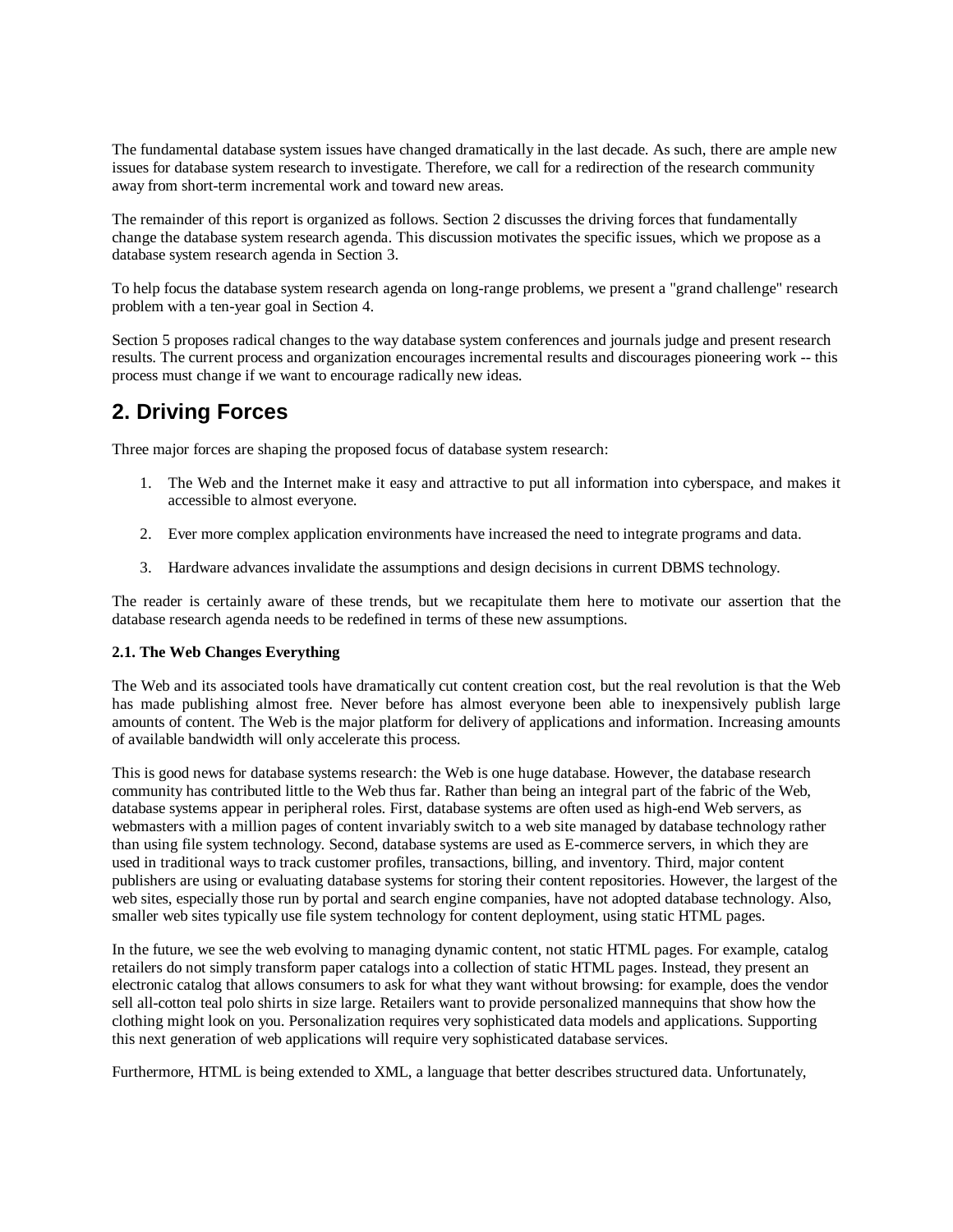XML is likely to generate chaos for database systems. XML's evolving query language is reminiscent of the procedural query processing languages prevalent 25 years ago. XML is also driving the development of client-side data caches that will support updates, which is leading the XML designers into a morass of distributed transaction issues. Unfortunately, most of the work on XML is happening without much influence from the database system community.

Web content producers need tools to rapidly and inexpensively build huge data stores with sophisticated applications. This in turn creates huge demand for database technology that automates the creation, management, searching, and security of web content. Web consumers need tools that can discover and analyze information on the Web.

These trends are opportunities for database researchers to apply their skills to new problems.

#### **2.2. Unifying Program Logic and Database Systems**

Early database systems worried only about storing user data, and left program logic to other subsystems. Relational database systems added stored procedures and triggers as an afterthought -- for performance and convenience. Current database products let applications store and activate database system procedures written in a proprietary programming language. The emergence of object-relational techniques, combined with the increasing momentum behind Java as a standard language, allow database systems to incorporate program logic, written in a standard programming language and type system. As such, database systems are on a transition path from storing and manipulating only data to storing and manipulating both logic and data.

However, there is still much work to be done. Repositories are typically databases of program logic. The requirements of repositories, such as version control and browsing are not well-served in most current systems. Obviously, code is not a first class object and co-equal to data in current database systems.

Continuing this transition is of crucial importance. Large enterprises have hundreds, sometimes thousands, of largescale, complex packaged and custom applications. Interoperation between these applications is essential for the flexibility needed by enterprises to introduce new web-based applications services, meet regulatory requirements, reduce time to market, reduce costs, and execute business mergers. Advances in database technology will be required to solve this application integration problem.

Today, system integration of large-scale applications is largely addressed by software engineering approaches, with much attention to development process, tools, and languages. The database field should have more to contribute to this area. This requires that database systems become more application-aware. Object-relational techniques are part of the answer, but so are better techniques for managing descriptions of application interfaces, and higher-level model-driven tools that leverage these descriptions to help integrate, evolve, migrate, and replace application systems — both individual systems and groups of systems that function as a single system.

#### **2.3. Hardware Advances: Scale up to MegaServers and Scale Down to Appliances**

Moore's law will operate for another decade: CPUs will get faster, disks will get bigger, and there will be breakthroughs in long-dormant communication speeds. Within ten years, it will be common to have a terabyte of main memory serving as a buffer pool for a hundred-terabyte database. All but the largest database tables will be resident in main memory. These technology changes invalidate the fundamental assumptions of current database system architectures. Data structures, algorithms, and utilities all need re-evaluation in the context of these new computer architectures.

Perhaps more importantly, the relative cost of computing and human attention has changed: human attention is the precious resource. This new economics requires that computer systems be autoeverything: autoinstalling, automanaging, autohealing, and autoprogramming. Computers can augment human intelligence by analyzing and summarizing data, by organizing it, by intelligently answering direct questions and by informing people when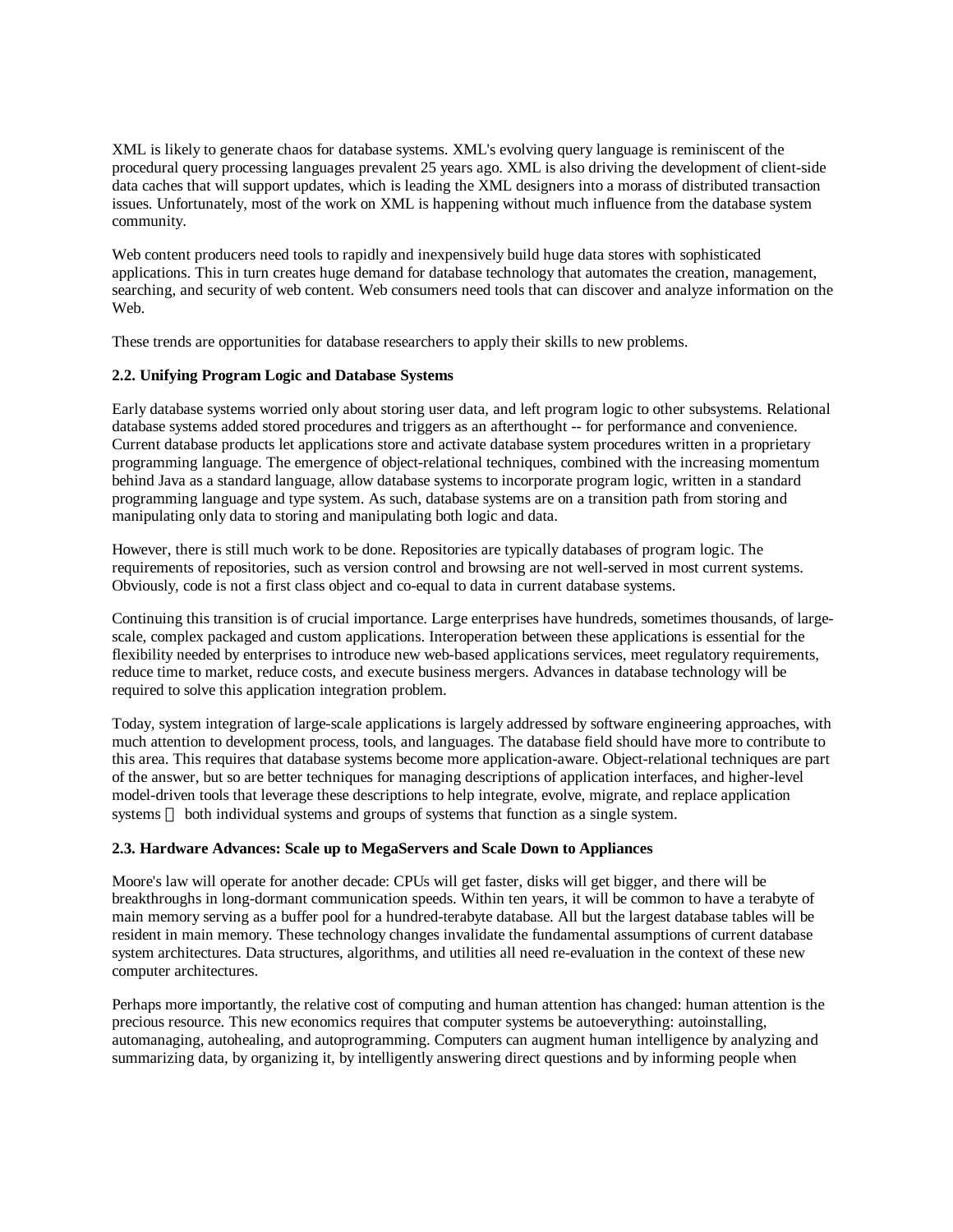interesting things happen.

The explosion in enterprise-wide packaged applications such as SAP™ , Baan™ , and Peoplesoft™ puts terrific pressure on database systems. It is quite common for users to want database system applications with 50,000 concurrent users. The computing engines and database system on which such applications are deployed must provide orders of magnitude better scalability and availability.

If technology trends continue, large organizations will have petabytes of storage managed by thousands of processors -- a hundred times more processors than today. The database community is rightly proud of its success in using parallel processing for both transaction processing and data analysis. However, current techniques are not likely to scale up by two more orders of magnitude.

In ten years, billions of people will be using the Web, but a trillion "gizmos" will also be connected to the Web. Within the next decade there will be increasingly powerful computers in smart-cards, telephones, and other information appliances. There will be substantial computing engines in the portable organizers (e.g., Palm Pilots<sup>™</sup>) and cell phones that we carry. Moreover, our set top boxes and other home appliances will be substantial computers. Smart buildings will put computers in light switches, vending machines, and many appliances. Each piece of merchandise may be tagged with an identity chip. All these information appliances have internal data that "docks" with other data stores. Each gizmo is a candidate for database system technology, because most will store and manage some information.

Because of gizmos, we foresee an explosion in the size and scale of data clients and servers -- trillions of gizmos will need billions of servers. The number, mobility, and intermittent connectivity of gizmos render current clientserver and three-tier software architectures unsuitable for supporting such devices. Most gizmos will not have a user interface and cannot have a database administrator -- they must be self-managing, very secure, and very reliable. Ubiquitous gizmos are a major driver for the research agenda discussed in the next section.

### **3. A Proposed Research Agenda**

This section discusses research topics that merit significant attention. The driving forces discussed above motivate each of these research topics. For simplicity, we group the topics under five main themes, and discuss each in turn.

#### **3.1. Plug and Play Database Management Systems**

We use the phrase *Plug and Play* in two ways. First, since gizmo databases will not have database administrators, a gizmo database must be self-tuning. There can be no human-settable parameters, and the database system must be able to adapt as conditions change. We call this **no knobs operation**. The database research community should investigate how to make database systems knob-free. The cornerstone of this work is to make database systems selftuning, i.e. to remove the myriad of performance parameters that are user-specifiable in current products. A further portion of this work is to deal with physical database design, for example the automatic index selection techniques that have received some attention in recent research and products. More generally, the system should also help with logical database design (e.g. tables and constraints), and with application design, automatically presenting useful reports and utilities. To guarantee good behavior over time, a no-knobs system must adapt as conditions change.

Although we do not wish to specify a particular solution, an encouraging approach is to have the database system remember all traffic that it processes. Then, a *wizard* embedded in the database system with detailed tuning knowledge examines this traffic and autotunes the system. A side-benefit is that traditional commercial database systems become vastly easier to administer. Since most organizations do not have enough database administration talent to go around, no-knobs operation would help them enormously.

A second aspect of *Plug and Play* database systems deals with information discovery. As noted earlier, the Web is a huge database. Moreover, most commercial enterprises are having trouble integrating the "islands of information" present in their various systems. It should be possible to attach a database system to a company network or the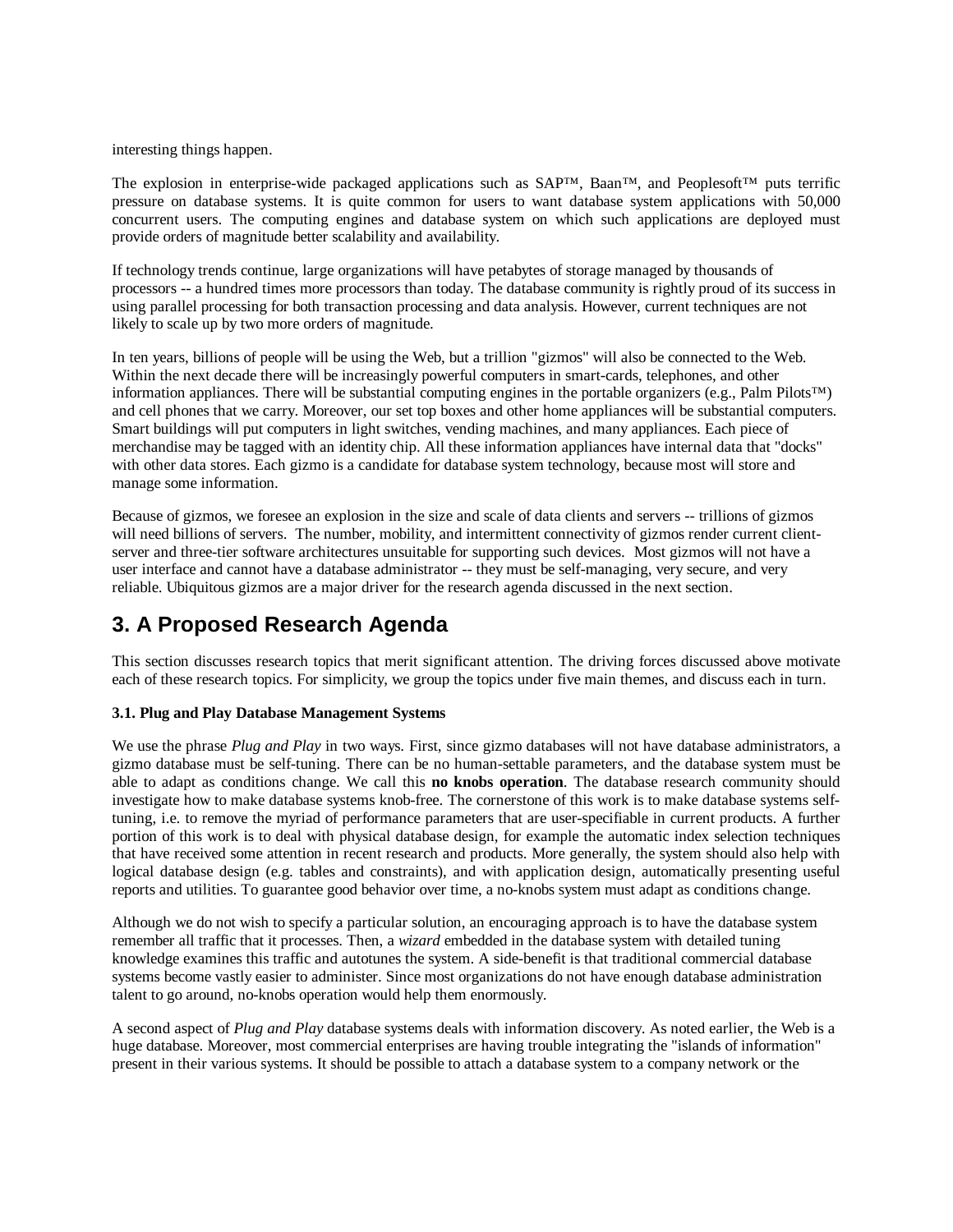Internet, and have the database system automatically discover and interact with the other database systems accessible on the network. This is the data equivalent of operating system support for hardware, which discovers and recognizes all accessible devices.

This information discovery process will require that database systems provide substantially more metadata that describes the meaning of the objects they manage. In addition, the database system must have a rich collection of functions to cast data from one type to another. It is reasonable to expect that there are other approaches to information discovery as well.

#### **3.2. Federate Millions of Database Systems**

Billions of web clients will be accessing millions of databases. Enterprises will set up large-scale federated database systems, since they are currently investing enormous resources into many disparate systems. Moreover, the Web is one large federated system. We must make it easy to integrate the information in these databases. There are several major challenges in building scalable federated systems.

First, we need query optimizers that can effectively deal with federated database systems of 1000 or more sites. It is an absolute requirement that each site in such a system be locally autonomous. Therefore, a federated query optimizer cannot simply construct an optimal plan, because various sites must be empowered to refuse to perform their piece. Local constraints may make the globally optimal plan infeasible. In addition, the load on the various sites may change. A traditional static cost-based optimizer computes an optimal plan assuming that the query is the only task running on the network. This plan is not "load aware", and even if it were, the load might change between compile and run time, or during run time. In a dynamic network, optimizers must adapt to changing loads. In a federated database system there may be replicas at various sites, and the quality (timeliness) of the replicas may vary. An optimizer must be able to deal with such quality-of-service issues. For all of these reasons, it is time to rethink the traditional static-cost-based approach to query optimizers in this new environment.

A second aspect of federated database systems is one of the semantics and execution of queries. A user might issue a query to a 1000-site federated database such as:

"Find the average enterprise-wide employee salary."

Traditional database systems are programmed to give the exact answer to this inquiry, perhaps after computing for a long time. A better model has the database system view this as an evidence accumulation process. The database system should develop a coarse answer quickly and then refine it over time, stopping when the user decides that the answer is "good enough." Of course, this requires substantial changes to a query optimizer and execution engine, but it also requires a synthesis of statistical estimation techniques with data delivery and user interfaces.

Imprecise information will not only appear as the output of queries; it already appears in data sources as well. The evidence accumulation paradigm has even wider utility in this regard. Consider a user submitting a query such as

"Are there any really good Italian restaurants within 5 miles of where I live?"

There may be 10 or more restaurant review databases that have information on Italian restaurants, along with perhaps several geographic databases. Hence, this query presents an interesting database integration problem. There is no exact answer to this query, since each critic is entitled to his own opinion. The query engine must treat this as an evidence accumulation problem, albeit an even less clearly specified one than the previous example. Progressive refinement should be applicable in this universe as well.

A third aspect to federation is tools that assist the integration process itself. It should be easy for a system administrator to add his system to a larger federated system. If a web-based clothing retailer decides to offer their travel clothing to an online travel agent, then the clothing order and billing systems must federate with the travel agent systems. Automating this integration activity requires a database of application and database interface definitions merged into a coherent whole, with tools that help the engineer reconcile the new system being put in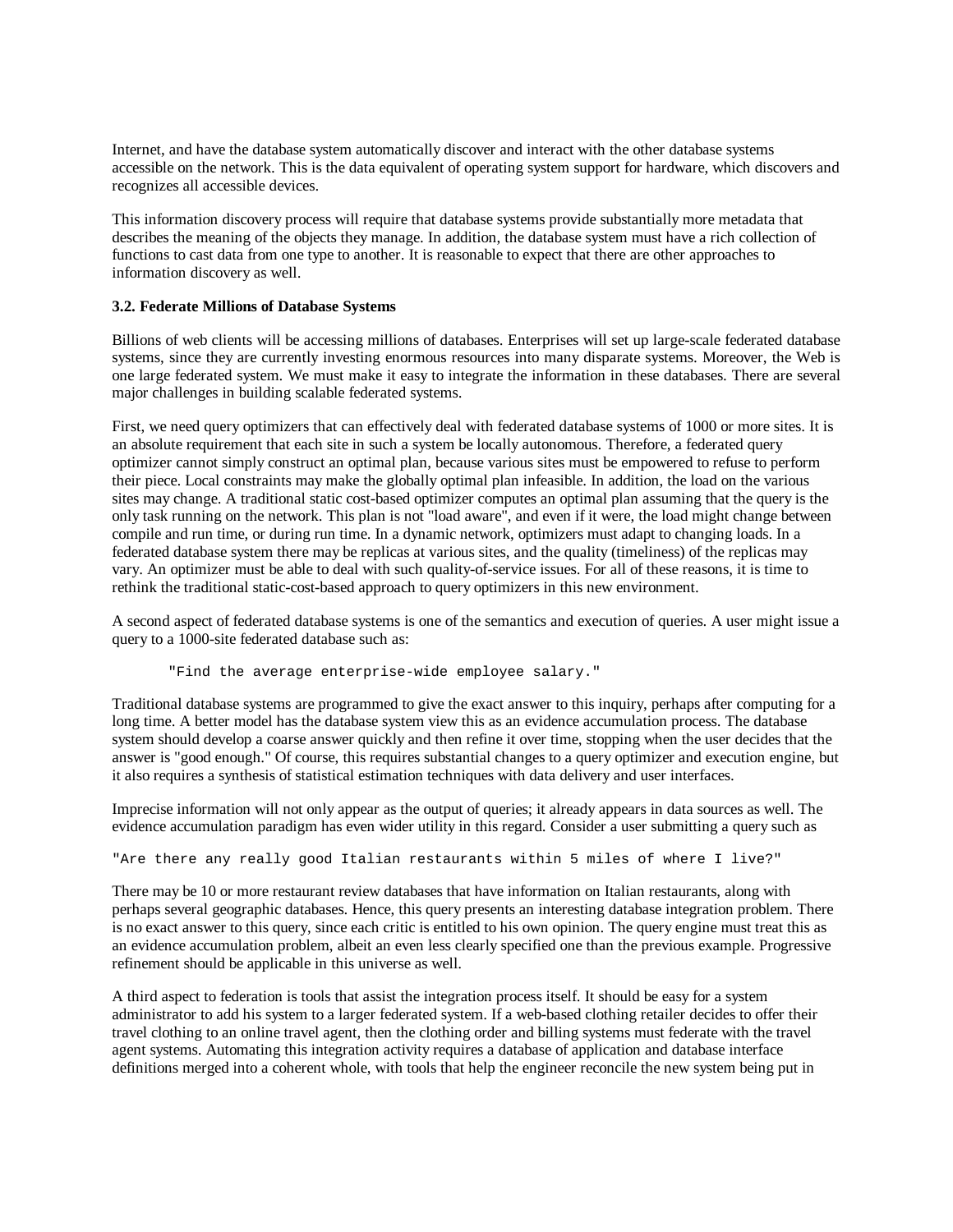place. OMG's Unified Modeling Language standard is a step toward expressing these definitions, but more semantics must be captured in a computable form for tools to support improved automation.

#### **3.3. Rethink Traditional Database System Architecture**

The technology trends of Section 2 allow users to implement larger and larger database system applications. This has led to a multitude of shared memory, shared disk (cluster), nonuniform memory (NUMA) and shared-nothing cluster architectures. Current database systems have been especially successful with shared nothing systems since these have better scalability characteristics. Computer clusters also leverage commodity components, and so can be much less expensive. In a large cluster, the database system optimizer must deal with multiuser load balance, availability of disk space, and constraints on feasible plans and replicas. Most of the reasons for rethinking optimization in federated database systems (Section 3.2) also arise in this context.

In addition, the typical computing engine may have one terabyte of main memory. "Hot" tables and most indexes will be main-memory resident. This will require storage architectures to be rethought. For example, B-trees are not the optimal indexing structure for main memory data. Also, the current buffering, recovery, and concurrency strategies of commercial database systems may be inappropriate.

Furthermore, while disk capacities are improving very quickly, seek times are improving relatively slowly. Hence, the amount of data that can be transferred to main memory during an average seek time is rising very quickly. Put differently, the cost of a seek relative to the transfer of a byte of data is rising quickly. This requires storage architectures that are much more serious about disk arm optimization. Also, "arm wasting" architectures, such as RAID 5, may be inappropriate in the future.

Most organizations need continuous system operation. Designing a software system that never fails requires remote replicas and dynamic reconfiguration. It is not clear whether remote replicas should be handled at the disk level using RAID ideas, or at the database system level by moving the database system log and rolling it forward at the remote site.

New applications, including satellite imagery and digital television archives, require very large databases that are measured in petabytes or exabytes. Such applications may be enabled when disk storage becomes cheap enough to deal with the volume of required data in a standard 2-level memory hierarchy. Alternately, it is possible that a new tertiary storage device perhaps based on holographic techniques will become available. So, three level memory hierarchies are a definite possibility. Providing exabyte storage in multitier architectures, including replication and backup, is a considerable challenge.

Last, the popularity of three-tier (thick middleware) application architectures is increasing. In this world, there is only one program (the database system) running at the server level and only one program (the application server) running in the middle tier. Both must support thousands of connections. Optimizing database systems (and operating systems) for this environment is a challenge.

In summary, the fundamental architecture of database systems has been around for nearly 20 years. We believe it is time to rethink most of the basic architectural assumptions in light of the environment that will be available in the year 2010.

#### **3.4. Smart-Data Unify Process and Data in Database Systems**

There are several ideas that should be investigated under the rubric of making application logic a first class citizen in future database systems. First, a possible model for the description of the application would be as a workflow of business rules. Such workflow systems are now available from many vendors as application-level frameworks. It seems possible to compile workflow diagrams into a collection of database triggers and alerters that would run inside an active database system. Running data-intensive workflows inside the database system is substantially faster than running them outside the system. However, workflow support requires a system capable of scaling to thousands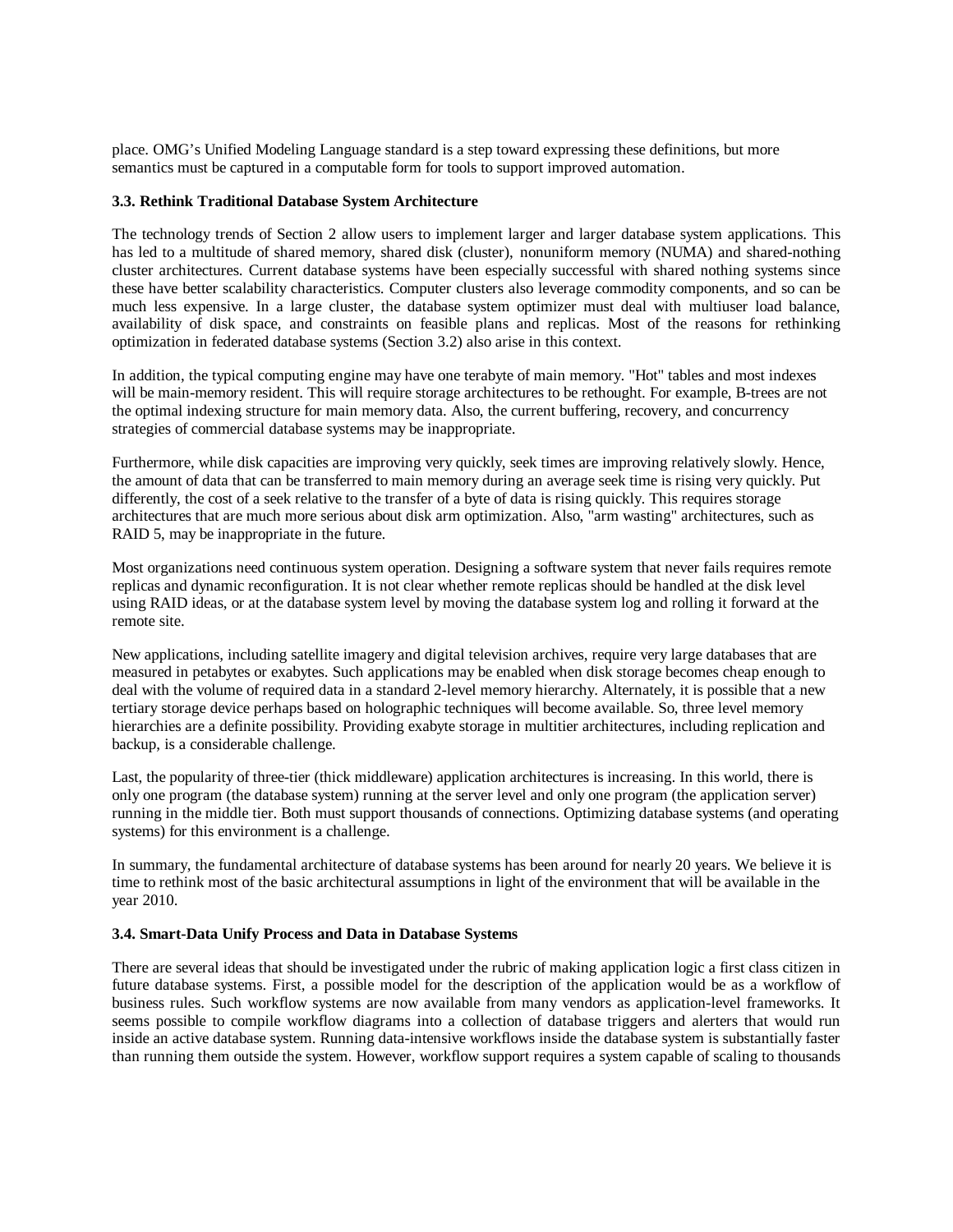of triggers. Current implementations scale only to a few triggers. Substantial research and experimentation is needed to scale up trigger systems by three orders of magnitude.

A scalable trigger system has additional benefits, because there are applications that need a large number of conventional triggers on data elements. For example, users of stock market systems wish to be notified when a particular condition becomes true, such as a particular stock reaching some price threshold. A scalable trigger system could support such applications where millions of triggers are defined on the data. Of course, such a trigger implementation must work on a shared-nothing or even federated system. Efficiently supporting large collections of distributed triggers is an open question.

A second issue concerns logic in the conventional sense of procedures in a given programming language. Components are a popular way of expressing such logic, and such components should be supported inside the database system. Unfortunately, there is not yet a component Esperanto. CORBA, OLE, Enterprise Java Beans (EJB), and Jini may all become popular. Supporting several (incompatible) component models inside an Object-Relational database system appears to be a daunting challenge. Nonetheless, it is incumbent on the database community to help evolve these models to support types and procedures well-integrated with the database system.

A third issue concerns visual programming methodologies. Many data designers use a diagramming framework to specify data and application design. These powerful tools can both model and automatically generate the application. If components are inside the database system, then such methodologies must be evolved to deal with Object-Relational database systems. It is an interesting challenge to consider a visual design tool that addresses all these system design aspects together.

A last issue in this arena concerns persistent programming languages. There are many applications where SQL is the dominant database access mechanism. However, a minority of applications (or application components) should be specified in a persistent programming language. It is an open challenge to provide both efficient SQL and efficient persistent programs in the same system, especially when the environment is update-intensive.

#### **3.5. Integration of Structured and Semistructured Data**

The advent of XML is likely to create an enormous quantity of data whose form is hierarchical rather than relational or object-oriented. Moreover, this is "semistructured," in the sense that many different forms of Web pages can fit a single schema. In spite of vigorous recent activity by the database community on query languages and environments for such data, the area is still in its infancy.

Database researchers have proposed declarative query languages for XML. However, given industrial activity in the area, we guess that XML and its evolving data manipulation languages will resemble a traditional hierarchical database system with a procedural data access language. The database research community should undertake the substantial effort of unifying web and database technologies, including the challenge of making web environments semantically appealing. Representative issues include handling sets of disparate, self-describing, potentially deeply nested objects, developing suitable declarative languages, loosely consistent transaction models, automated resolution, versioning, and interactions between updatability and caching.

### **4. The Grand Challenge**

We propose that there be a grand vision that the research community attempts to accomplish in the next decade. The grand challenge should encompass most of the problems discussed in Section 3, but focus them on an important goal. People outside the field should find the goal easy to understand and exciting. Other fields have used such grand challenges to focus and motivate their fields.

We recommend a ten-year goal for the database research community:

#### **The Information Utility: Make it easy for everyone to store, organize, access, and analyze the majority of**